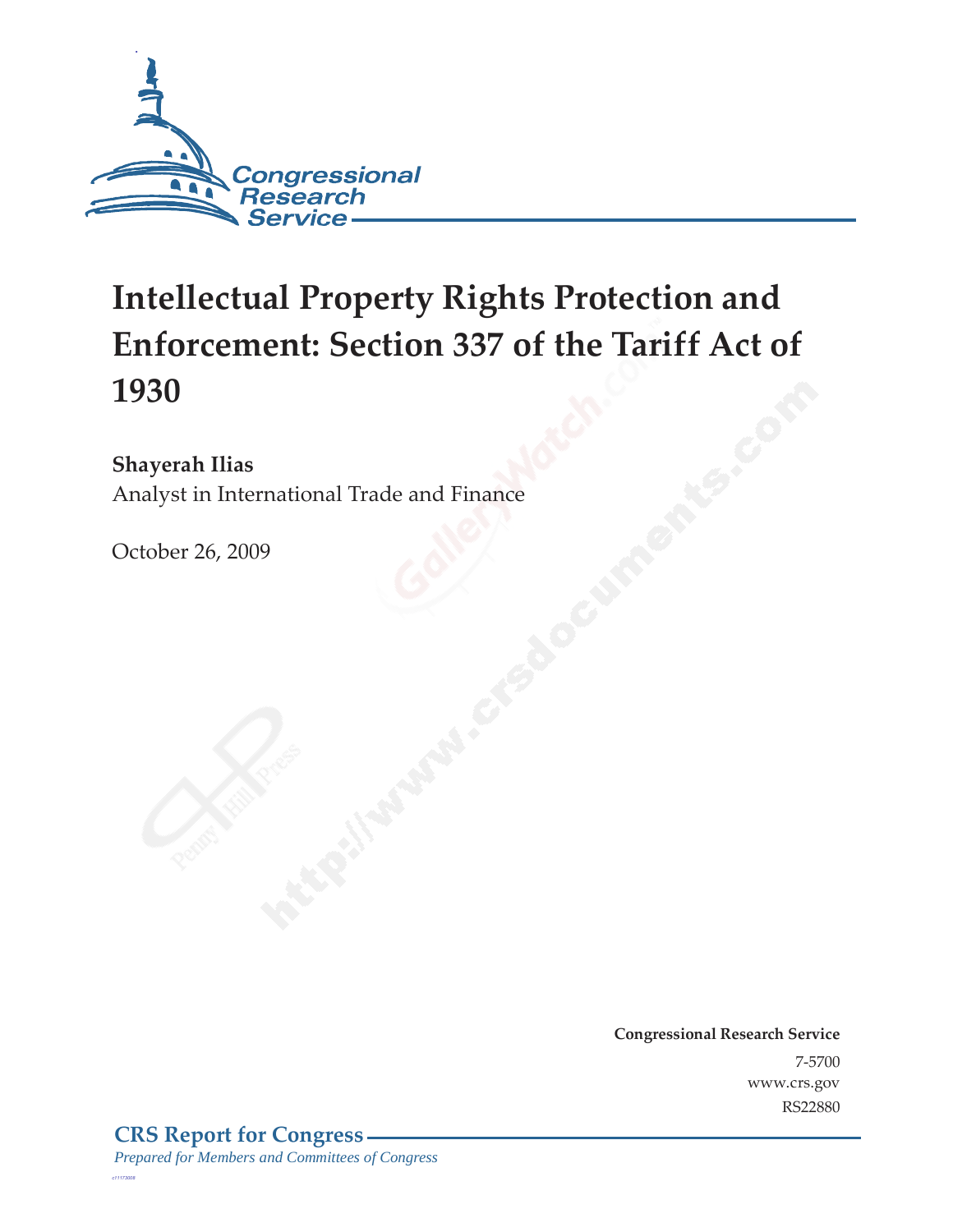## **Summary**

.

Section 337 of the Tariff Act of 1930 allows U.S. companies to protect themselves from imports that infringe intellectual property rights. The U.S. International Trade Commission (ITC) adjudicates complaints filed by U.S. companies alleging Section 337 violations. Primary remedies under Section 337 include exclusion orders and cease and desist orders. In recent years, there has been an increase in the number of Section 337 proceedings or actions. Members of Congress have expressed concern about the length of time for completion of Section 337 investigations and the effectiveness of enforcement of exclusion orders.

## **Section 337 of the Tariff Act of 1930**

Section 337 of the Tariff Act of 1930 (19 U.S.C. §1337) is the primary option available to U.S. companies to protect themselves from imports into the United States of goods made by foreign companies that infringe U.S. intellectual property rights (IPR), such as patents, trademarks, and copyrights. $<sup>1</sup>$ </sup>

The U.S. International Trade Commission (ITC) administers Section 337 investigations. The ITC is a quasi-judicial federal government agency responsible for investigating and arbitrating complaints of unfair trade practices.

The majority of unfair competition acts asserted under Section 337 involve allegations of patent infringement. These cases tend to be complex and require adjudication by the ITC.<sup>2</sup> In the case of most copyrights and trademarks, the Department of Homeland Security's Customs and Border Protection (CBP) agency, is empowered to make on-the-spot determinations of IPR infringement. $3$ 

## **Requirements for Filing a Section 337 Complaint**

In general, U.S. companies must fulfill three requirements in order to assert unfair competition under Section 337. First, there must be an importation or a sale for, sale after, or potential future importation of the infringing product into the United States. It is not necessary for the imports to be in commercial, or mass, quantities. Second, an unfair act of competition relating to the imported good must occur, i.e., an infringement of a valid U.S. patent, copyright, or trademark. Third, a domestic company must be engaged in sufficient domestic activity, such as investment in plant and equipment or employment of labor and capital, in the United States related to the imported product in question. U.S. citizenship is not necessary to meet this third requirement.<sup>4</sup>

-

<sup>1</sup> For more information on IPR protection and enforcement, see CRS Report RL34292, *Intellectual Property Rights and International Trade*, by Shayerah Ilias and Ian F. Fergusson.

<sup>&</sup>lt;sup>2</sup> Telephone conversation with ITC official, March 19, 2008.

<sup>3</sup> 19 U.S.C, § 156; 19 U.S.C. §1595a, and 19 C.F.R. §133.42.

<sup>&</sup>lt;sup>4</sup> Thus, foreign companies with sufficient U.S. activity are able to file Section 337 complaints.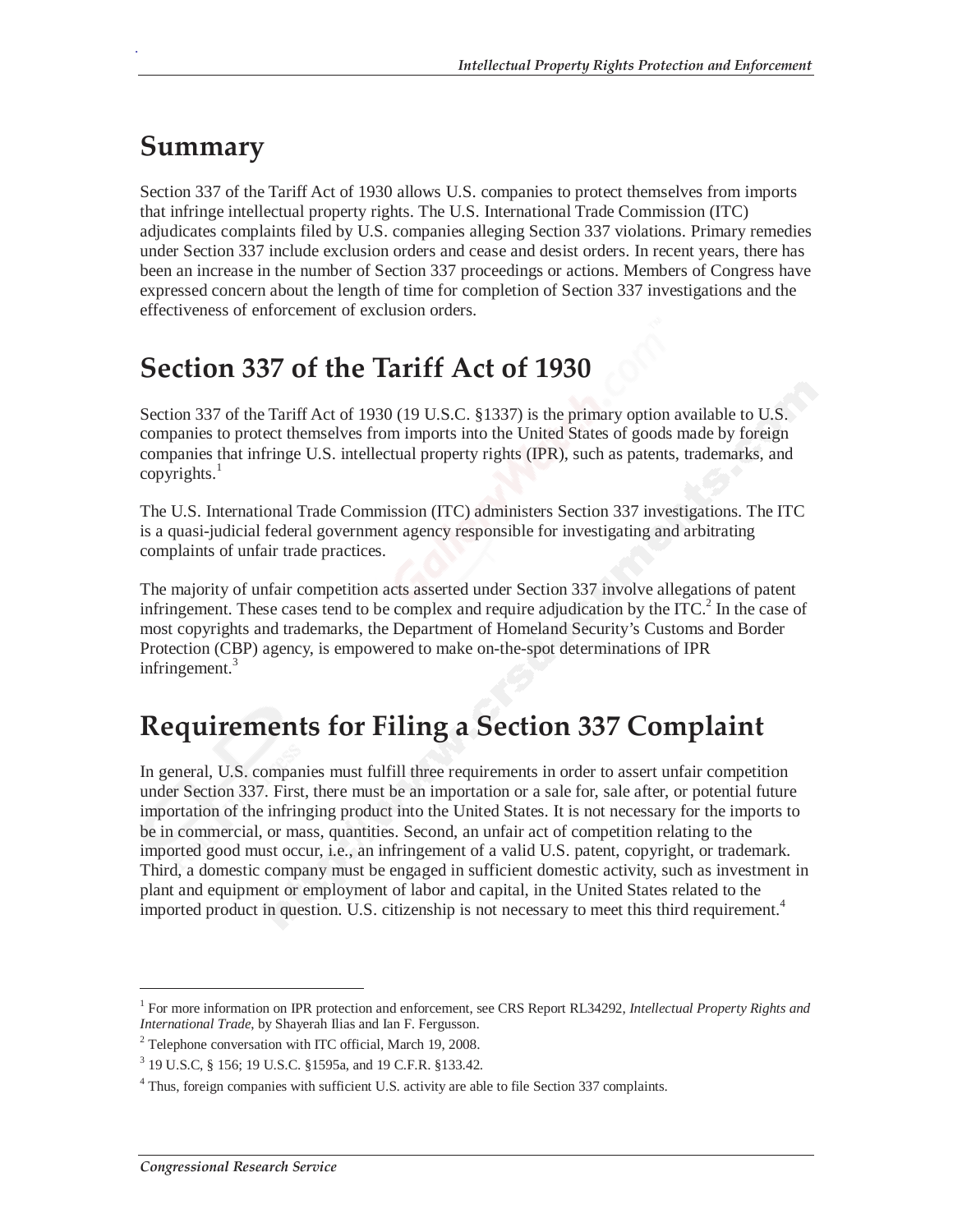## **Standard Section 337 ITC Investigations**

### **Investigation Process**

.

Under statute, Section 337 investigations must completed "at the earliest practicable time" (19 U.S.C. §1337). The ITC issues "target dates" for identifying when the ITC proceedings should be completed. Previously, the ITC has attempted to complete most investigations in less than 15 months. In recent years, the target dates for many investigations have increased, due in part to the growing complexity of the subject matter and number of unfair acts under investigation in cases and the workload of ITC judges.<sup>5</sup> As shown in **Table 1**, Section 337 ITC investigations involve multiple steps that take place over the course of many months.

| <b>Action</b>                                          | <b>Timetable</b>                                                                |
|--------------------------------------------------------|---------------------------------------------------------------------------------|
| Complainant files Section 337 case                     | Start of investigation                                                          |
| Decision to institute Section 337<br>case              | Within 30 days after filing of complaint                                        |
| Target date set for completion of<br>investigation     | Within 45 days after publication of notice of investigation                     |
| Evidentiary hearing                                    | Initial Determination must be issued at least four months before target<br>date |
| Initial Determination                                  |                                                                                 |
| Decision on whether to review<br>Initial Determination | Within 45 days after Initial Determination issued                               |
| <b>Final Determination</b>                             | Issued by target date                                                           |
| Enforceability of ITC determination                    | Within 60 days, unless disapproved by the President for policy reasons          |

#### **Table 1. Summary of Section 337 Investigation Process**

#### **Filing a Section 337 Complaint**

Any company seeking relief under Section 337 must prepare a detailed complaint with information supporting the claims with the ITC, including background information on the intellectual property asserted in the claim and evidence of infringement.<sup>6</sup>

#### **Institution and Assignment of Case**

Upon receiving a complaint, the ITC has thirty days to determine whether or not to initiate a Section 337 investigation. If an investigation is instituted, the ITC assigns the case to an

<u>.</u>

<sup>5</sup> ITC, *Section 337 Investigations: Answers to Frequently Asked Questions*, Publication No. 4105, March 2009, p. 23.

<sup>6</sup> For more information on filing a Section 337 complaint, see ITC, *Section 337 Investigations: Answers to Frequently Asked Questions*, Publication No. 4105, March 2009. 19 C.F.R. Part 210 discusses the ITC investigation process, time frame, and parties involved.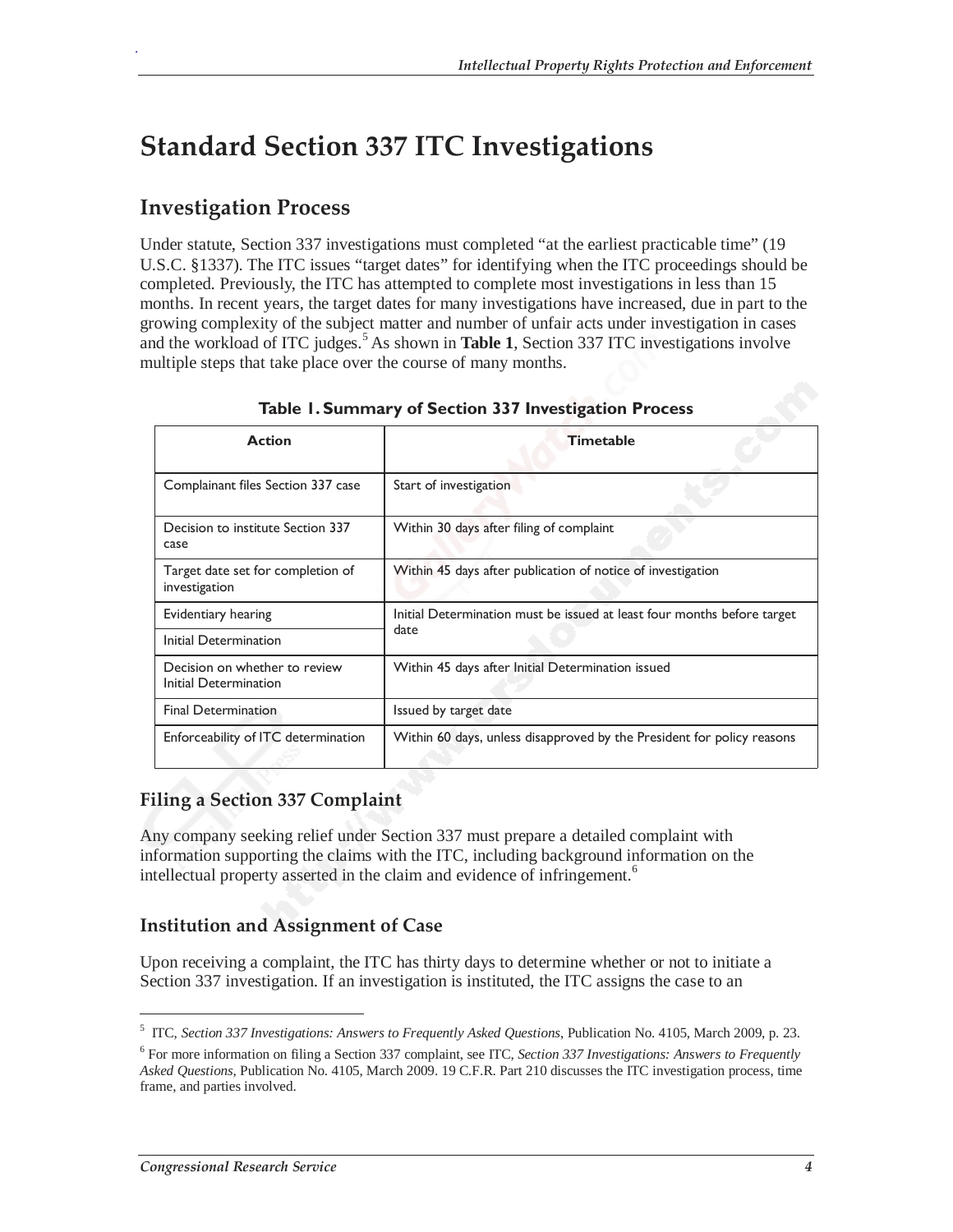Administrative Law Judge (ALJ), who oversees and conducts the investigation. The ITC also assigns an investigative attorney from its Office of Unfair Import Investigations (OUII), who provides his or her views to the ALJ regarding whether or not a Section 337 violation has taken place. The attorney also represents the public interest during the investigation. A target date for completion of the investigation will be set.

#### **Evidentiary Hearing**

.

The ALJ conducts a formal evidentiary hearing, typically lasting one to two weeks, generally within seven to ten months of the filing.

#### **Initial Determination of Case**

The ALJ then issues a preliminary ruling (an "Initial Determination") determining whether or not a Section 337 violation has occurred and proposing remedies (discussed in next section) if violations are found. The ALJ decision is based on the merits of the case. For instance, in a Section 337 case involving U.S. patents, the ALJ would evaluate the case based on patent infringement issues. The Initial Determination must be issued no later than four months prior to the target date.

#### **Final Determination of Case**

Within 45 days of the Initial Determination, the ITC Commissioners decide whether or not to review the Initial Determination. The Commissioners may decide to adopt the ruling. Alternately, they may elect to change all or some parts of the Initial Determination, or to completely reject or remand it. Generally, within three months of the Initial Determination, the Commissioners issue a "Final Determination," which takes into account public interest considerations, such as the impact on the public's health and safety or on the ability to satisfy U.S. market demands.

#### **Settlement**

Some cases before the ITC are settled before a final decision is made. Complainants (typically the patent holder) and respondents (the alleged infringer) may move to terminate an investigation. For instance, they may agree to cross-licensing or to resolve the dispute through arbitration.

#### **Review of Determination**

The Final Determination is sent to the President for review based on national security considerations. This decision is enforceable within 60 days if no actions are taken by the President. The President rarely has overturned the Final Determination. During the 60 day review period, respondents who continue activities ruled by the ITC to be in violation of Section 337 do so under bond.

If the Final Determination is *not* disapproved by the President, respondents engaging in such activities stand to lose a significant amount of money. In some cases, the bond is 100% of the total value of the imported products. Thus, while remedies are not enforceable until the conclusion of the 60 day review period, the bond frequently serves as a deterrent from engaging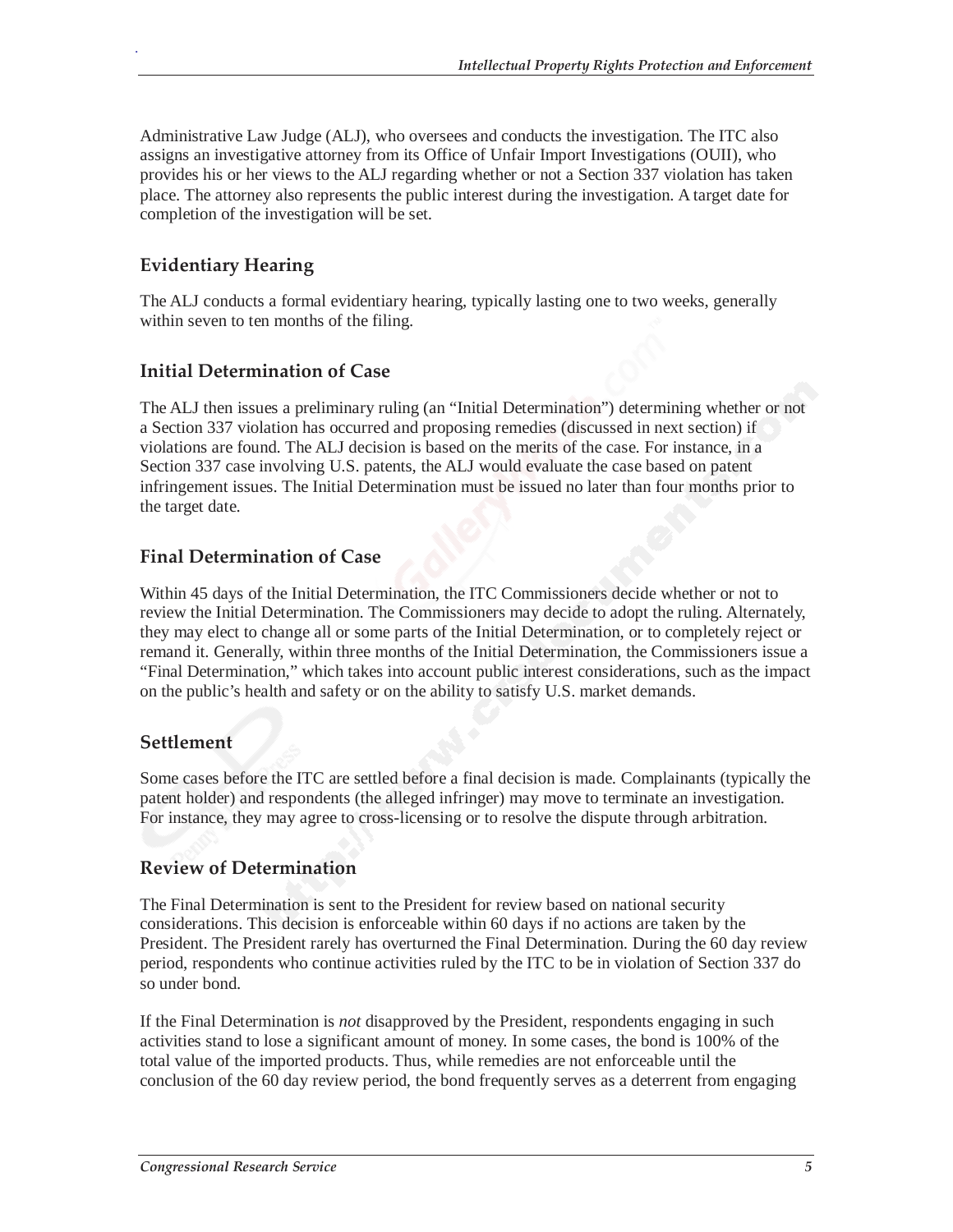in IPR-infringing activities. This is especially the case because the President rarely disapproves of ITC Final Determinations.

#### **Appeals**

.

Within the 60-day Presidential review period, the respondent (or anyone adversely affected by the Final Determination) can file an appeal of the decision to the U.S. Court of Appeals for the Federal Circuit. Depending on the circumstances, the Final Determination may or may not be enforceable while the appeal is being heard.

### **Amendments to Section 337**

In the original enactment of Section 337, Congress stipulated that the ITC complete investigations within 15 months (from institution of a case to Final Determination). Section 337 was later amended to become compliant with the General Agreement on Tariffs and Trade (GATT), whose national treatment provision requires that member states not treat foreign member states' nationals any less favorably than their own nationals. There was concern that Section 337, as initially enacted, may not have allowed foreign companies to defend themselves adequately because the ITC adjudication process generally takes place at a faster pace than litigation in federal district courts. The ITC is now required by statute to complete investigations "at the earliest practicable time" (19 U.S.C §1337).

### **Section 337 Remedies and Enforcement**

The ITC grants two primary remedies to U.S. companies: exclusion orders and cease and desist orders. The ITC may *not* issue monetary damages to U.S. companies. The time that it takes for remedies to become enforceable may vary because of differences in target dates and the possibility of appeals by respondents.

### **Exclusion Orders**

Exclusion orders prohibit the importation of the infringing good into the United States. They are effective for as long as the patent is valid. Limited exclusion orders, the most commonly issued type of exclusion order, prohibit the importation of only those infringing goods originating from the parties named in the ITC investigation. In contrast, general exclusion orders prohibit the importation of *all* goods of the kind determined to be infringing, irrespective of the source of the infringing good. Because general exclusion orders are broad in their scope, they may disrupt international trade significantly. In general, they are issued only when circumvention of a limited exclusion order would be likely or it would be difficult to identify all infringing parties. The U.S. Customs and Border Protection agency enforces exclusion orders.

#### **Cease and Desist Orders**

Cease and desist orders require the termination of infringing-related activities, such as selling infringing articles previously imported that are currently in domestic inventories. These orders frequently are issued in conjunction with exclusion orders, particularly in situations where the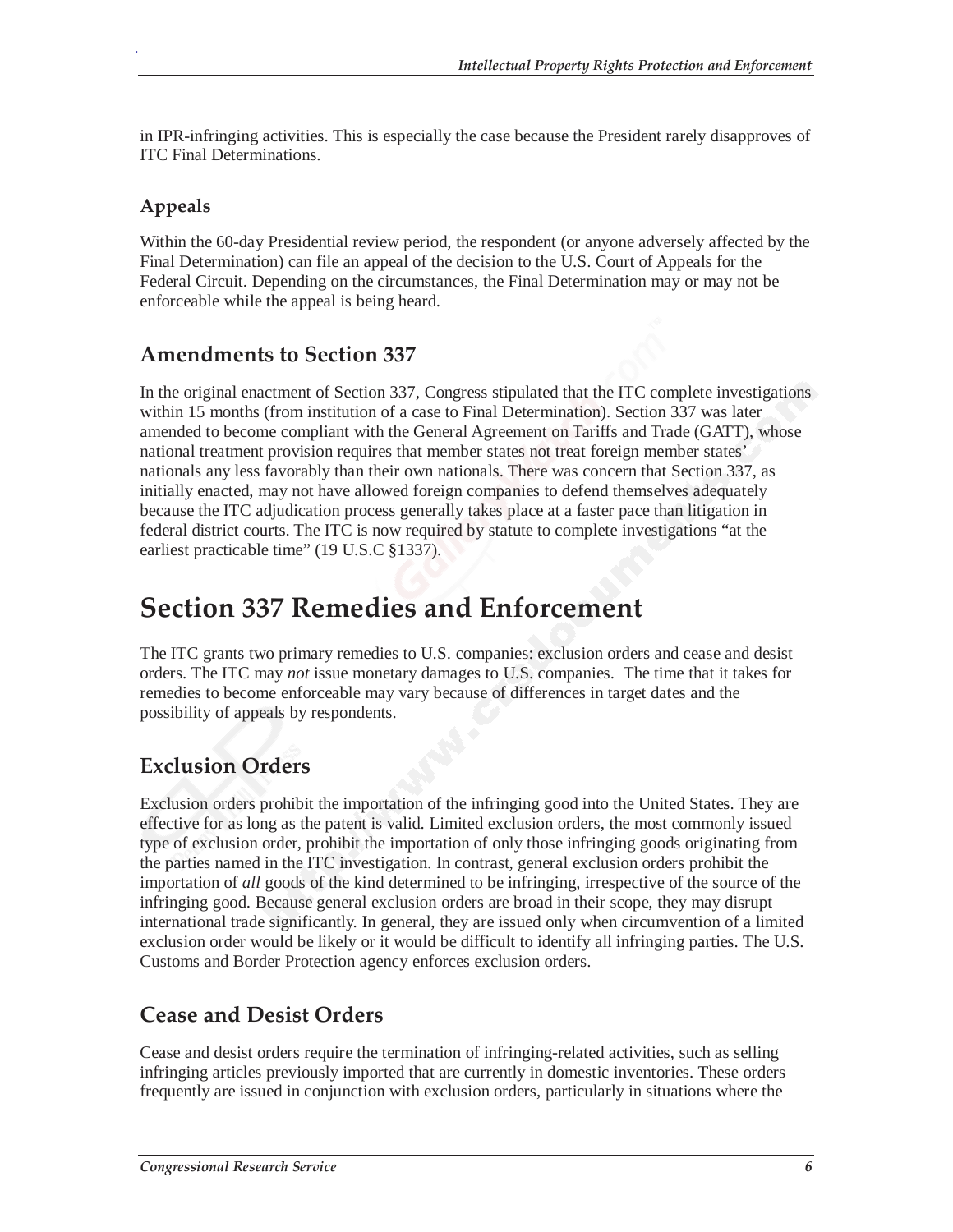infringing goods are imported in commercial quantities. Cease and desist orders are enforced by the ITC, which is authorized to impose civil penalties on U.S. importers that violate cease and desist orders. Penalties per day may be as high as \$100,000 or double the value of the goods involved $<sup>7</sup>$ </sup>

## **Preliminary Relief**

.

U.S. companies may request that the ITC conduct expedited temporary relief proceedings and issue a temporary exclusion or cease and desist order while the regular investigation takes place. For preliminary relief, U.S. companies must provide significantly more evidence prior to the hearing than for a standard case. The ITC's decision to grant preliminary injunctions is based on: the likelihood of success for the complainant's case and the extent to which the domestic industry, respondents, and the public interest would be adversely affected if a preliminary injunction was not issued.

For temporary relief proceedings, a Final Determination (following an Initial Determination by the ALJ) is granted 90 days after institution for standard cases. For more complex cases, a Final Determination is granted 150 days after institution of the case. In cases where the complainant receives a temporary remedy, the complainant is required to put up a bond. Following the preliminary ruling, the full Section 337 standard case will proceed. If the preliminary injunction is not upheld in the regular investigation, the complainant may lose the bond money.

## **Trends in Section 337 Cases**

In FY2008, the ITC reported a total of 88 active Section 337 investigations and ancillary proceedings, up from 73 in FY2007. Of the 88 active investigations in FY2008, 43 represented new Section 337 investigations and 7 represented new ancillary proceedings stemming from previously concluded Section 337 investigations.<sup>8</sup>

The Section 337 investigations frequently involved advanced technology areas such as integrated circuits, computer components, consumer electronic products, and chemical compositions. Over 90% of the new Section 337 investigations that were active in FY2008 involved cases of alleged patent infringement.<sup>9</sup>

Since 2002, there has been a general uptick in the number of Section 337 cases. In FY2008, the number of new cases was nearly four times higher than the number of new cases in FY2000. There also were over 50% more active cases in FY2008, compared to FY2007.<sup>10</sup>

The overall rise in international IPR infringement has contributed to the increase in Section 337 activity. Additionally, there has been increased publicity of the ITC as an IPR border enforcement

<u>.</u>

<sup>7</sup> Steven D. Hemminger, "Section 337 of the Tariff Act: Global IP Protection in Our Global Economy?," *Intellectual Property & Technology Law Journal*, Vol. 19, No. 4, April 2007.

<sup>8</sup> ITC, *Year in Review: FY2008*, USITC Publication No. 4093, p. 14. ITC, *Year in Review: FY2007*, USITC Publication No. 4002, p. 16.

<sup>9</sup> ITC, *Year in Review: FY2008*, USITC Publication No. 4093, p. 14.

<sup>10</sup> ITC, *Performance and Accountability Report: FY2008*, p. 73.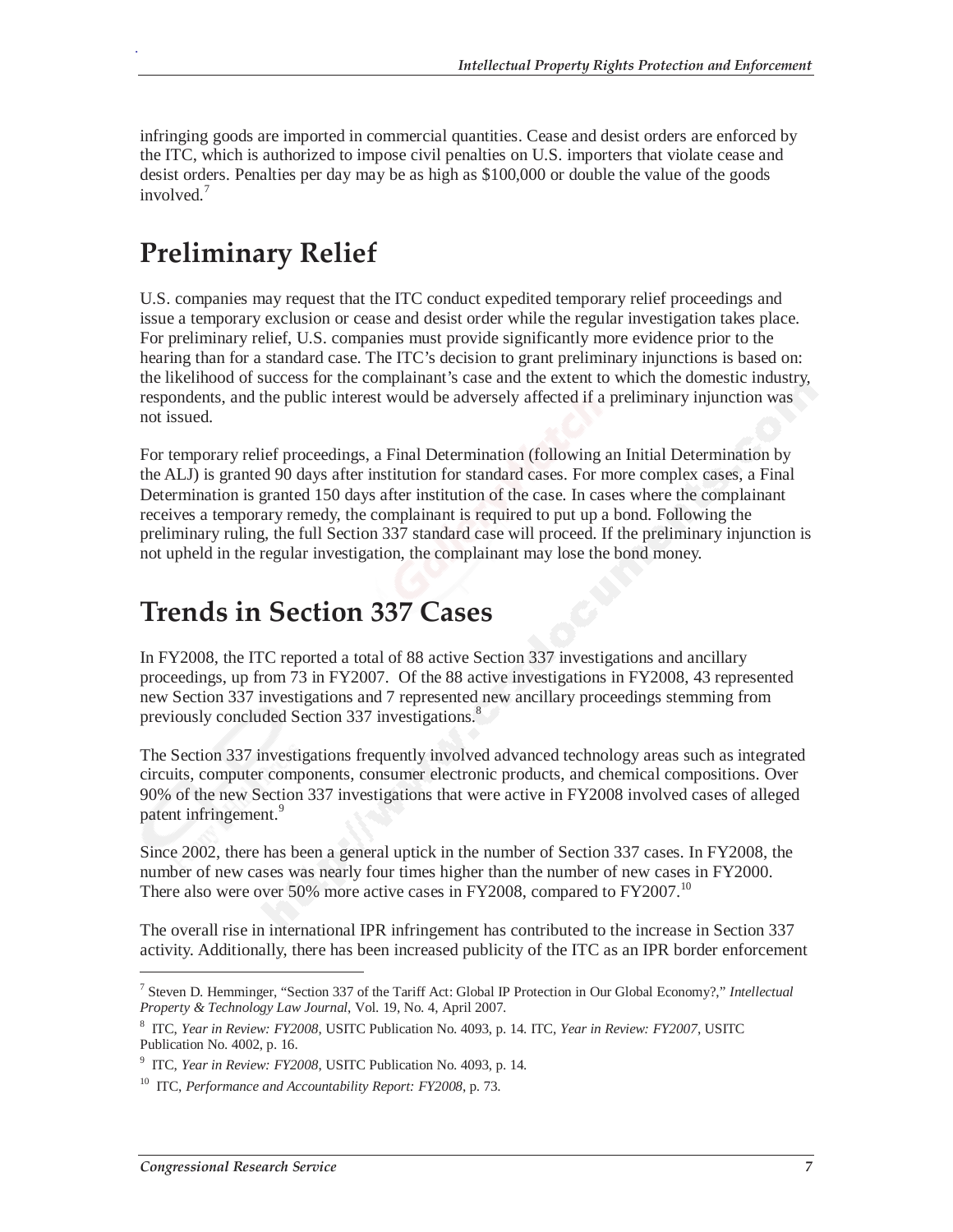entity, partly due to recent high-profile rulings.<sup>11</sup> Moreover, there is greater corporate awareness of the potential benefits of filing a Section 337 case.

Prior to 2006, the average length for investigations (in which a final decision was reached) was less than 15 months. In FY2008, the average length for investigations rose to 16.7 months; the shortest completion time was six months and the longest was  $28$  months.<sup>12</sup>

In FY2008, the ITC issued two general exclusion orders, five limited exclusion orders, and 14 cease and desist orders.<sup>13</sup> In the prior year, the ITC issued four general exclusion orders, five limited exclusion order, and  $14$  cease and desist orders.<sup>14</sup>

### **Alternative to Section 337 Investigations**

U.S. companies also may bring lawsuits against foreign entities in the venue of U.S. district courts to challenge the entry of infringing products into the United States. Federal district courts, unlike the ITC, can award monetary damages to the IPR holder and issue injunctions against infringers. If the adjudicated infringer violates the injunction by continuing to import the infringing product, it may face sanctions if the rights holder claims the infringer has acted in contempt of court. However, the federal courts do not possess direct authority to block imports, as the ability to issue exclusion orders enforced by the CBP rests with the ITC. If the adjudicated infringer lacks assets in the United States, enforcing a U.S. court's orders may prove difficult.<sup>15</sup> In addition, litigation in U.S. district courts tends to be more costly and to take longer to yield decisions than the Section 337 venue.

### **Issues for Congress**

Some Members of Congress have expressed concern that the Section 337 venue does not provide immediate relief to U.S. companies facing unfair import competition. Proponents of a faster process have argued that the U.S. economy and public health and safety may be adversely affected by the continued importation of IPR-infringing goods while Section 337 investigations take place.<sup>16</sup> ITC proponents maintain that the length of time for investigations has risen because of increased Section 337 activity, which has contributed to heavier dockets for ALJs and investigation backlogs. In addition, they indicate that recent cases tend to involve more technologically complex products and that filings increasingly name multiple respondents, whereas previous cases generally named one respondent.<sup>17</sup> Others point out that  $\overline{ITC}$ 

<u>.</u>

.

<sup>&</sup>lt;sup>11</sup> For instance, in the 2007 *Certain Baseband Processor Chips* (337-TA-543) case, Broadcom obtained a limited exclusion order prohibiting Qualcomm from importing infringing chips.

<sup>&</sup>lt;sup>12</sup> ITC, *Performance and Accountability Report: FY2008*, pp. 68, 71.<br><sup>13</sup> ITC, *Year in Review: Fiscal Year 2008*, USITC Publication 4093, p. 14.

<sup>&</sup>lt;sup>14</sup> ITC, *Year in Review: Fiscal Year 2007*, USITC Publication 4002, p. 16.

<sup>&</sup>lt;sup>15</sup> Telephone conversation with USITC official, March 19, 2008.

<sup>16</sup> U.S. Congress, Senate Committee on Finance, *Customs Reauthorization: Strengthening U.S. Economic Interests and Security* , Testimony by Greg P. Brown, Counsel, Ford Global Technologies, 110th Cong., 2nd sess., March 13, 2008.

<sup>&</sup>lt;sup>17</sup> Telephone conversation with ITC official, April 24, 2008.